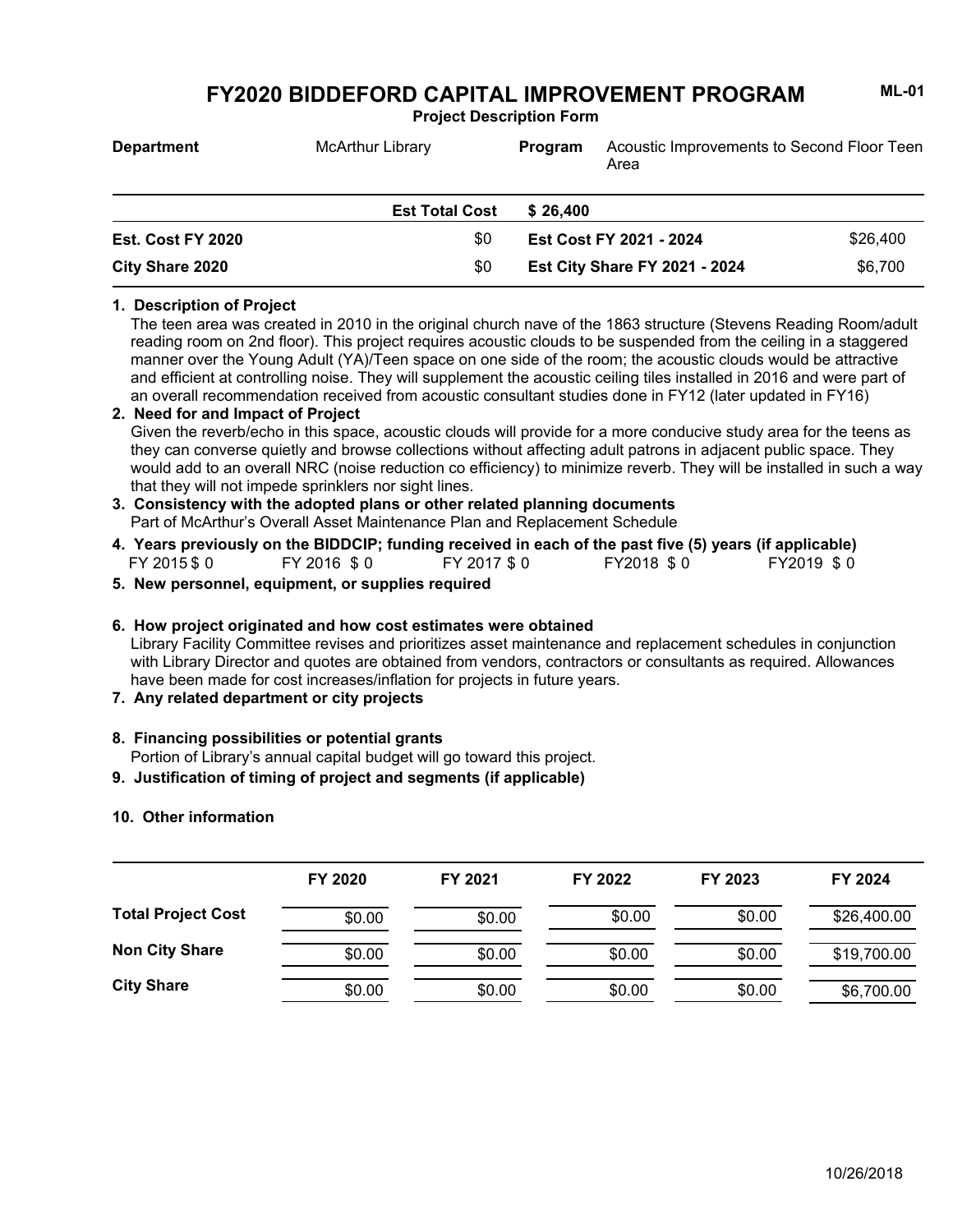**Project Description Form**

| <b>Department</b> | <b>McArthur Library</b> | Carpeting replacement / Circulation<br><b>Program</b><br>Department |  |     |
|-------------------|-------------------------|---------------------------------------------------------------------|--|-----|
|                   | <b>Est Total Cost</b>   | \$19.876                                                            |  |     |
| Est. Cost FY 2020 | \$19.876                | Est Cost FY 2021 - 2024                                             |  | \$0 |
| City Share 2020   | \$5,000                 | <b>Est City Share FY 2021 - 2024</b>                                |  | \$0 |

#### **1. Description of Project**

Replacement of carpeting in front lobby, vestibule, hallway and Circulation Department desk area/office areas/meeting room. We will be using carpet squares/tiles and the quote includes labor and material for all related prep, installation and disposal of old carpet.

- High foot traffic and high visibility area this carpeting is in dire need of replacement due to age and wear/tear. **2. Need for and Impact of Project**
- Part of McArthur's Overall Asset Maintenance Plan and Replacement Schedule **3. Consistency with the adopted plans or other related planning documents**
- FY 2015 \$0 FY 2016 \$0 FY 2017 \$0 FY2018 \$0 FY2019 \$0 **4. Years previously on the BIDDCIP; funding received in each of the past five (5) years (if applicable)**
- **5. New personnel, equipment, or supplies required**
- Library Facility Committee revises and prioritizes asset maintenance and replacement schedules in conjunction with Library Director and quotes are obtained from vendors, contractors or consultants as required. Allowances have been made for cost increases/inflation for projects in future years. **6. How project originated and how cost estimates were obtained**
- **7. Any related department or city projects**

### **8. Financing possibilities or potential grants**

Portion of Library's annual capital budget will go toward this project.

**9. Justification of timing of project and segments (if applicable)**

#### **10. Other information**

|                           | FY 2020     | FY 2021 | FY 2022 | FY 2023 | FY 2024 |
|---------------------------|-------------|---------|---------|---------|---------|
| <b>Total Project Cost</b> | \$19,876.00 | \$0.00  | \$0.00  | \$0.00  | \$0.00  |
| <b>Non City Share</b>     | \$14,876.00 | \$0.00  | \$0.00  | \$0.00  | \$0.00  |
| <b>City Share</b>         | \$5,000.00  | \$0.00  | \$0.00  | \$0.00  | \$0.00  |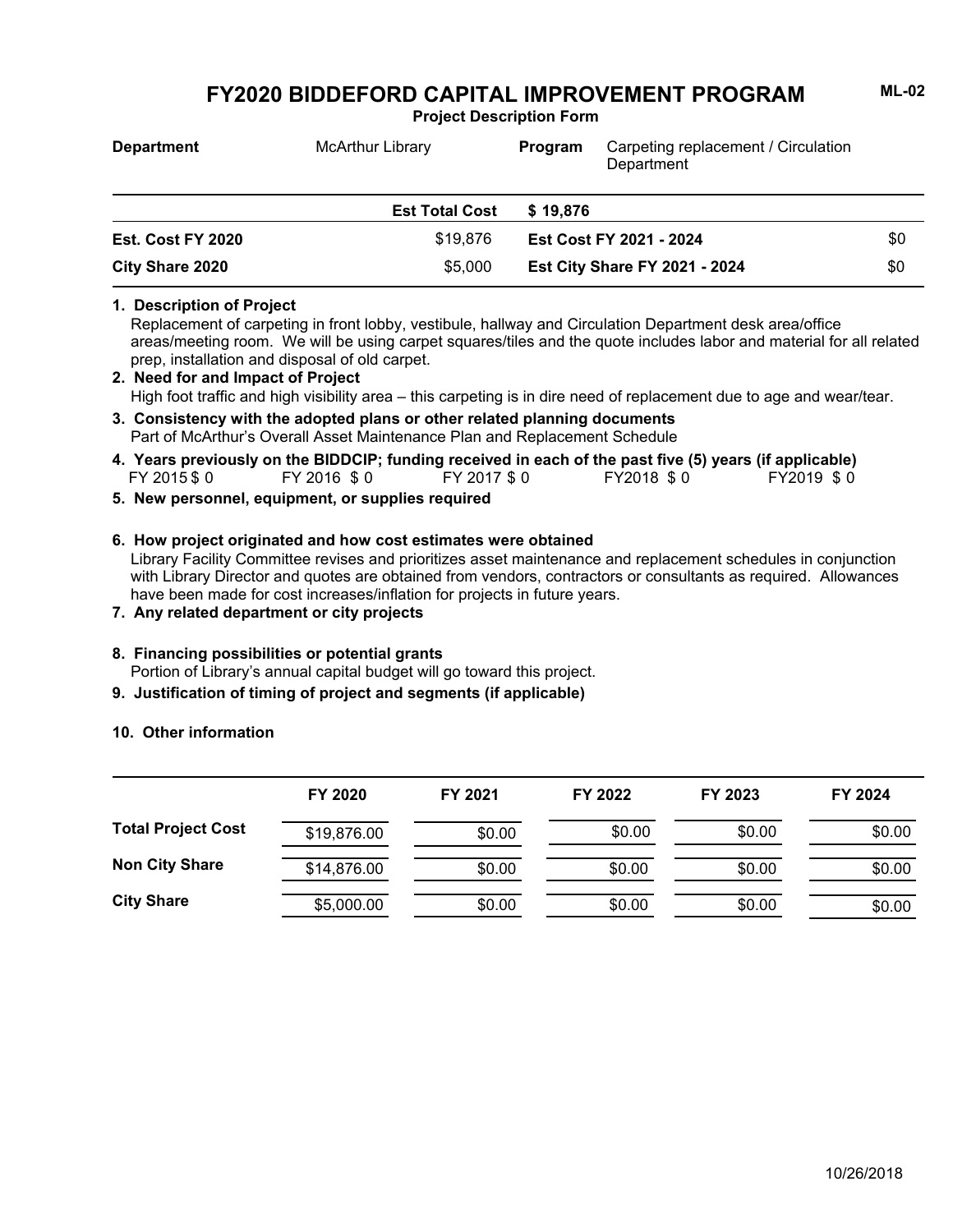**Project Description Form**

| <b>Department</b> | <b>McArthur Library</b> | <b>Program</b>          | LED Lighting / Efficiency Improvements<br>1960s and 1995 Additions (2nd Floor and<br>Public Stainwell) |         |
|-------------------|-------------------------|-------------------------|--------------------------------------------------------------------------------------------------------|---------|
|                   | <b>Est Total Cost</b>   | \$ 5.650                |                                                                                                        |         |
| Est. Cost FY 2020 | \$0                     | Est Cost FY 2021 - 2024 |                                                                                                        | \$5,650 |
| City Share 2020   | \$0                     |                         | <b>Est City Share FY 2021 - 2024</b>                                                                   | \$1.225 |

### **1. Description of Project**

LED lighting and new fixtures throughout 2nd floor and in public stairwell (at front of building in 1995 addition)

- Energy efficiency, cost reduction, improvement of appearance and visibility within these areas of the building. **2. Need for and Impact of Project**
- Part of McArthur's Overall Asset Maintenance Plan and Replacement Schedule **3. Consistency with the adopted plans or other related planning documents**
- FY 2015 \$ 0 FY 2016 \$ 0 FY 2017 \$ 0 FY2018 \$ 0 FY2019 \$ 0 **4. Years previously on the BIDDCIP; funding received in each of the past five (5) years (if applicable)**
- **5. New personnel, equipment, or supplies required**

### **6. How project originated and how cost estimates were obtained**

Library Facility Committee revises and prioritizes asset maintenance and replacement schedules in conjunction with Library Director and quotes are obtained from vendors, contractors or consultants as required. Allowances have been made for cost increases/inflation for projects in future years.

# **7. Any related department or city projects**

# **8. Financing possibilities or potential grants**

Portion of Library's annual capital budget will go toward this project.

**9. Justification of timing of project and segments (if applicable)**

|                           | FY 2020 | FY 2021 | FY 2022    | FY 2023 | FY 2024 |
|---------------------------|---------|---------|------------|---------|---------|
| <b>Total Project Cost</b> | \$0.00  | \$0.00  | \$5,650.00 | \$0.00  | \$0.00  |
| <b>Non City Share</b>     | \$0.00  | \$0.00  | \$4,425.00 | \$0.00  | \$0.00  |
| <b>City Share</b>         | \$0.00  | \$0.00  | \$1,225.00 | \$0.00  | \$0.00  |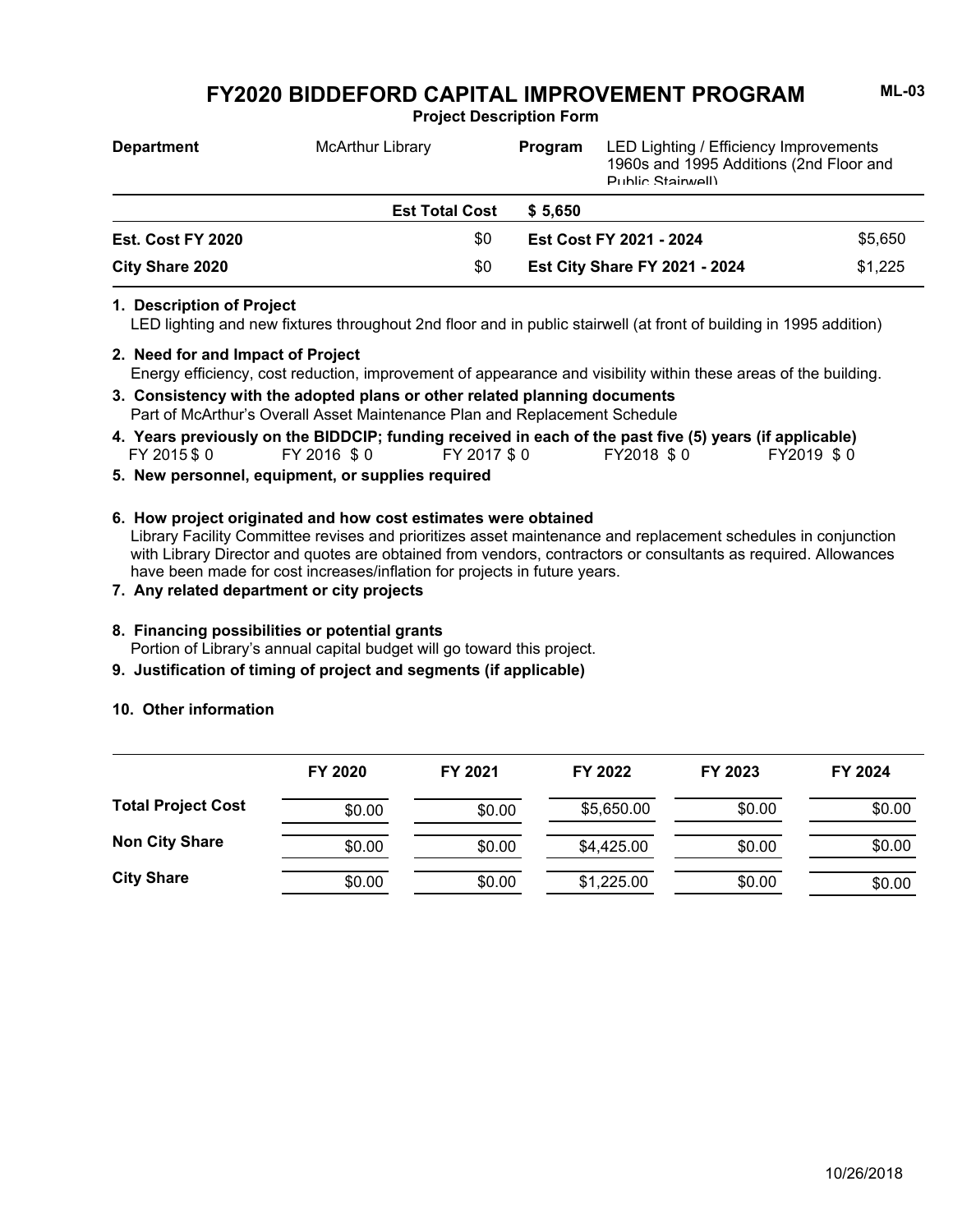**Project Description Form**

| <b>Department</b>        | <b>McArthur Library</b> | LED Lighting / Efficiency Improvements -<br>Program<br>Entrance and Exterior of Building |                                |         |
|--------------------------|-------------------------|------------------------------------------------------------------------------------------|--------------------------------|---------|
|                          | <b>Est Total Cost</b>   | \$4.250                                                                                  |                                |         |
| <b>Est. Cost FY 2020</b> | \$0                     |                                                                                          | <b>Est Cost FY 2021 - 2024</b> | \$4,250 |

Replacement of lighting on the outside of the building, removing fixtures and installing lamp posts on either side of the walkway – possibly adding LED light wall pack in a subtle way to the outside SE corner of the 1863 building. **1. Description of Project**

- Energy efficiency, cost reduction, improvement of appearance and increasing safety and visibility outside the building. **2. Need for and Impact of Project**
- Part of McArthur's Overall Asset Maintenance Plan and Replacement Schedule **3. Consistency with the adopted plans or other related planning documents**
- FY 2015 \$ 0 FY 2016 \$ 0 FY 2017 \$ 0 FY2018 \$ 0 FY2019 \$ 0 **4. Years previously on the BIDDCIP; funding received in each of the past five (5) years (if applicable)**

### **5. New personnel, equipment, or supplies required**

**City Share 2020** \$0

- Library Facility Committee revises and prioritizes asset maintenance and replacement schedules in conjunction with Library Director and quotes are obtained from vendors, contractors or consultants as required. Allowances have been made for cost increases/inflation for projects in future years. **6. How project originated and how cost estimates were obtained**
- **7. Any related department or city projects**

### **8. Financing possibilities or potential grants**

Portion of Library's annual capital budget will go toward this project.

**9. Justification of timing of project and segments (if applicable)**

# **10. Other information**

|                           | FY 2020 | FY 2021    | FY 2022 | FY 2023 | FY 2024 |
|---------------------------|---------|------------|---------|---------|---------|
| <b>Total Project Cost</b> | \$0.00  | \$4,250.00 | \$0.00  | \$0.00  | \$0.00  |
| <b>Non City Share</b>     | \$0.00  | \$2,020.00 | \$0.00  | \$0.00  | \$0.00  |
| <b>City Share</b>         | \$0.00  | \$2,230.00 | \$0.00  | \$0.00  | \$0.00  |

**Est City Share FY 2021 - 2024** \$2,230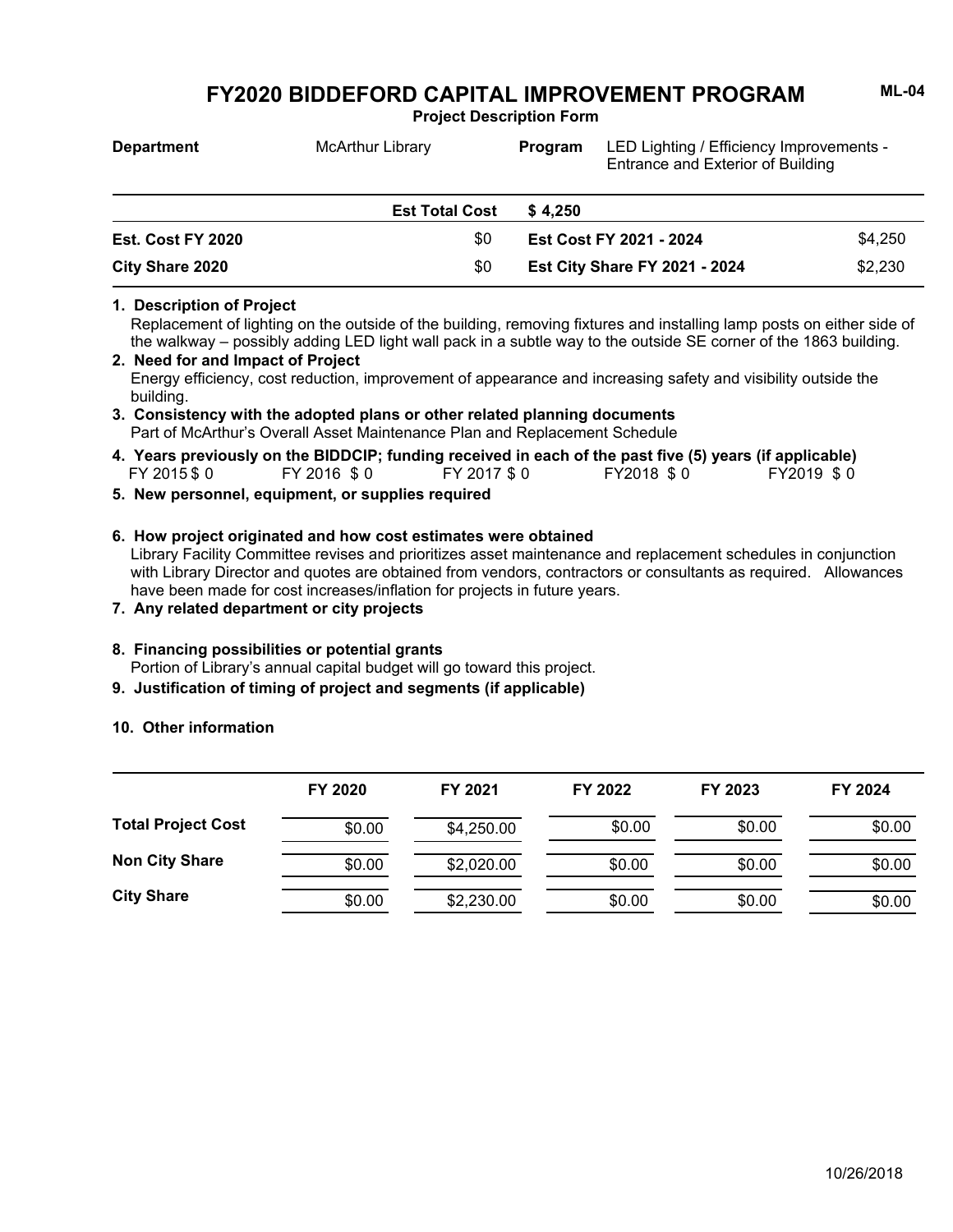**Project Description Form**

| <b>Department</b>      | <b>McArthur Library</b> | Program                 | Painting of 1863 Entrance and Stairwell |     |
|------------------------|-------------------------|-------------------------|-----------------------------------------|-----|
|                        | <b>Est Total Cost</b>   | \$15.400                |                                         |     |
| Est. Cost FY 2020      | \$15,400                | Est Cost FY 2021 - 2024 |                                         | \$0 |
| <b>City Share 2020</b> | \$3,900                 |                         | <b>Est City Share FY 2021 - 2024</b>    | \$0 |

#### **1. Description of Project**

The original interior of the entryway to the Church (and to the Library from 1902 to 1995) is in need of cosmetic repairs and painting; it is likely more than 30-40 years since this area has been painted.

#### **2. Need for and Impact of Project**

This is one of the most attractive parts of the building and visitors frequently linger in this area due to the original construction, woodwork, mosaic stonework, and tin walls on the first floor. This area extends from the first floor all the way to include a stairwell on either side from 1st to 2nd floor and a stairwell on either side to choir/balcony area. We want to preserve the appearance and structural integrity of this historic part of the building. A restoration to its former glory will go a long way to improving appearance; this area receives heavy foot traffic as a through-way from the children's room to the adult room/teen space and is the most out-dated area in the building in appearance and maintenance.

### Part of McArthur's Overall Asset Maintenance Plan and Replacement Schedule **3. Consistency with the adopted plans or other related planning documents**

- FY 2015 \$ 0 FY 2016 \$ 0 FY 2017 \$ 0 FY2018 \$ 0 FY2019 \$ 0 **4. Years previously on the BIDDCIP; funding received in each of the past five (5) years (if applicable)**
- **5. New personnel, equipment, or supplies required**

### **6. How project originated and how cost estimates were obtained**

Library Facility Committee revises and prioritizes asset maintenance and replacement schedules in conjunction with Library Director and quotes are obtained from vendors, contractors or consultants as required. Allowances have been made for cost increases/inflation for projects in future years.

**7. Any related department or city projects**

#### **8. Financing possibilities or potential grants**

Portion of Library's annual capital budget will go toward this project.

# **9. Justification of timing of project and segments (if applicable)**

#### **10. Other information**

|                           | FY 2020     | FY 2021 | FY 2022 | FY 2023 | FY 2024 |
|---------------------------|-------------|---------|---------|---------|---------|
| <b>Total Project Cost</b> | \$15,400.00 | \$0.00  | \$0.00  | \$0.00  | \$0.00  |
| <b>Non City Share</b>     | \$11,500.00 | \$0.00  | \$0.00  | \$0.00  | \$0.00  |
| <b>City Share</b>         | \$3,900.00  | \$0.00  | \$0.00  | \$0.00  | \$0.00  |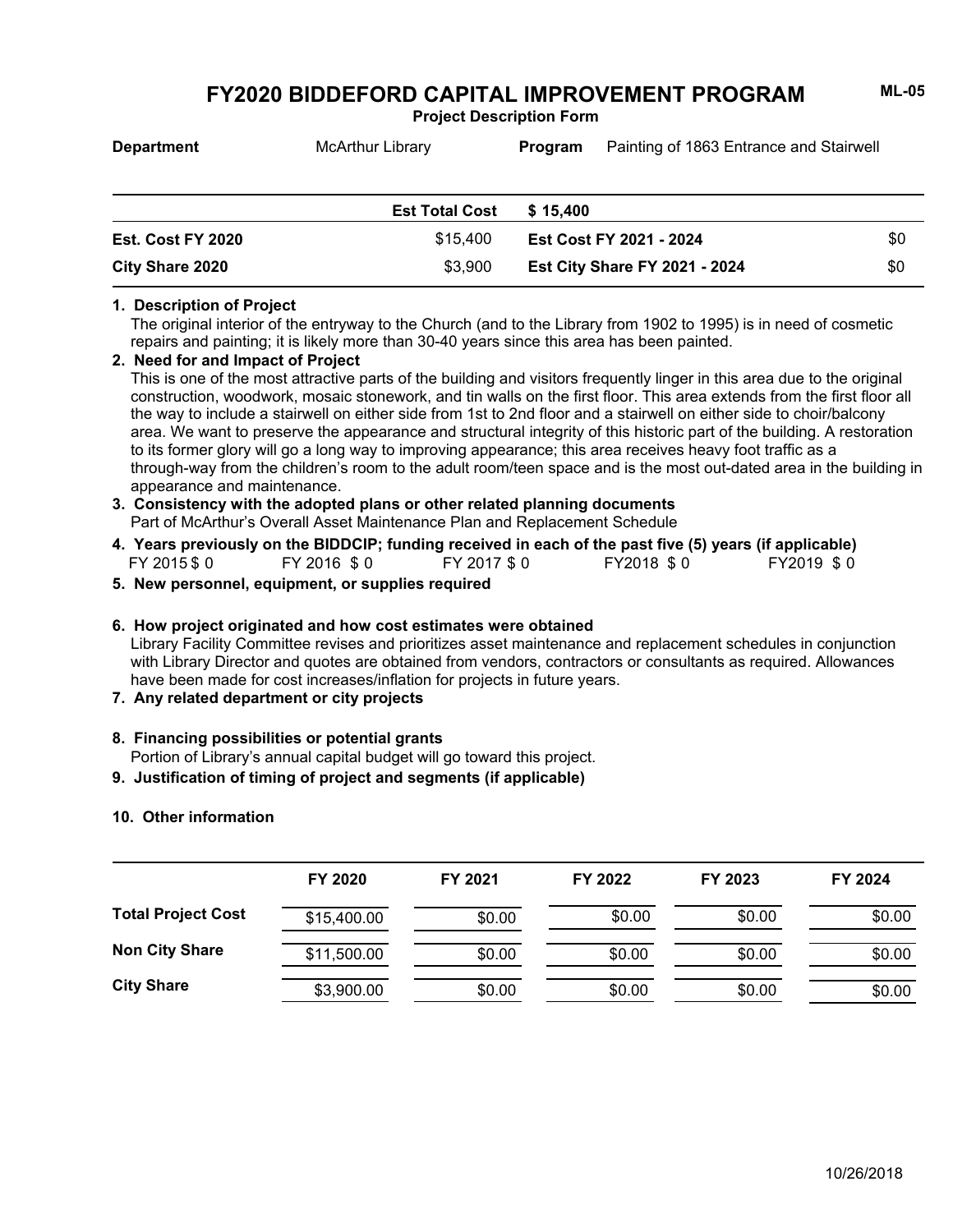**Project Description Form**

| <b>Department</b> | <b>McArthur Library</b> | Program                 | Painting of public stairwell interior / 1995<br>addition |     |
|-------------------|-------------------------|-------------------------|----------------------------------------------------------|-----|
|                   | <b>Est Total Cost</b>   | \$4.400                 |                                                          |     |
| Est. Cost FY 2020 | \$4.400                 | Est Cost FY 2021 - 2024 |                                                          | \$0 |
| City Share 2020   | \$1,100                 |                         | <b>Est City Share FY 2021 - 2024</b>                     | \$0 |

#### **1. Description of Project**

Painting of public stairwell / cinder block walls, ceiling and trim of stairwell

#### **2. Need for and Impact of Project**

This area was last painted in 1995 and it is by far the most used stairwell in the building for the public; the area needs cosmetic improvements and the interior paint has become very tired in appearance.

- Part of McArthur's Overall Asset Maintenance Plan and Replacement Schedule **3. Consistency with the adopted plans or other related planning documents**
- FY 2015 \$ 0 FY 2016 \$ 0 FY 2017 \$ 0 FY2018 \$ 0 FY2019 \$ 0 **4. Years previously on the BIDDCIP; funding received in each of the past five (5) years (if applicable)**
- **5. New personnel, equipment, or supplies required**

### **6. How project originated and how cost estimates were obtained**

Library Facility Committee revises and prioritizes asset maintenance and replacement schedules in conjunction with Library Director and quotes are obtained from vendors, contractors or consultants as required. Allowances have been made for cost increases/inflation for projects in future years.

**7. Any related department or city projects**

### **8. Financing possibilities or potential grants**

Portion of Library's annual capital budget will go toward this project.

**9. Justification of timing of project and segments (if applicable)**

|                           | FY 2020    | FY 2021 | FY 2022 | FY 2023 | FY 2024 |
|---------------------------|------------|---------|---------|---------|---------|
| <b>Total Project Cost</b> | \$4,400.00 | \$0.00  | \$0.00  | \$0.00  | \$0.00  |
| <b>Non City Share</b>     | \$3,300.00 | \$0.00  | \$0.00  | \$0.00  | \$0.00  |
| <b>City Share</b>         | \$1,100.00 | \$0.00  | \$0.00  | \$0.00  | \$0.00  |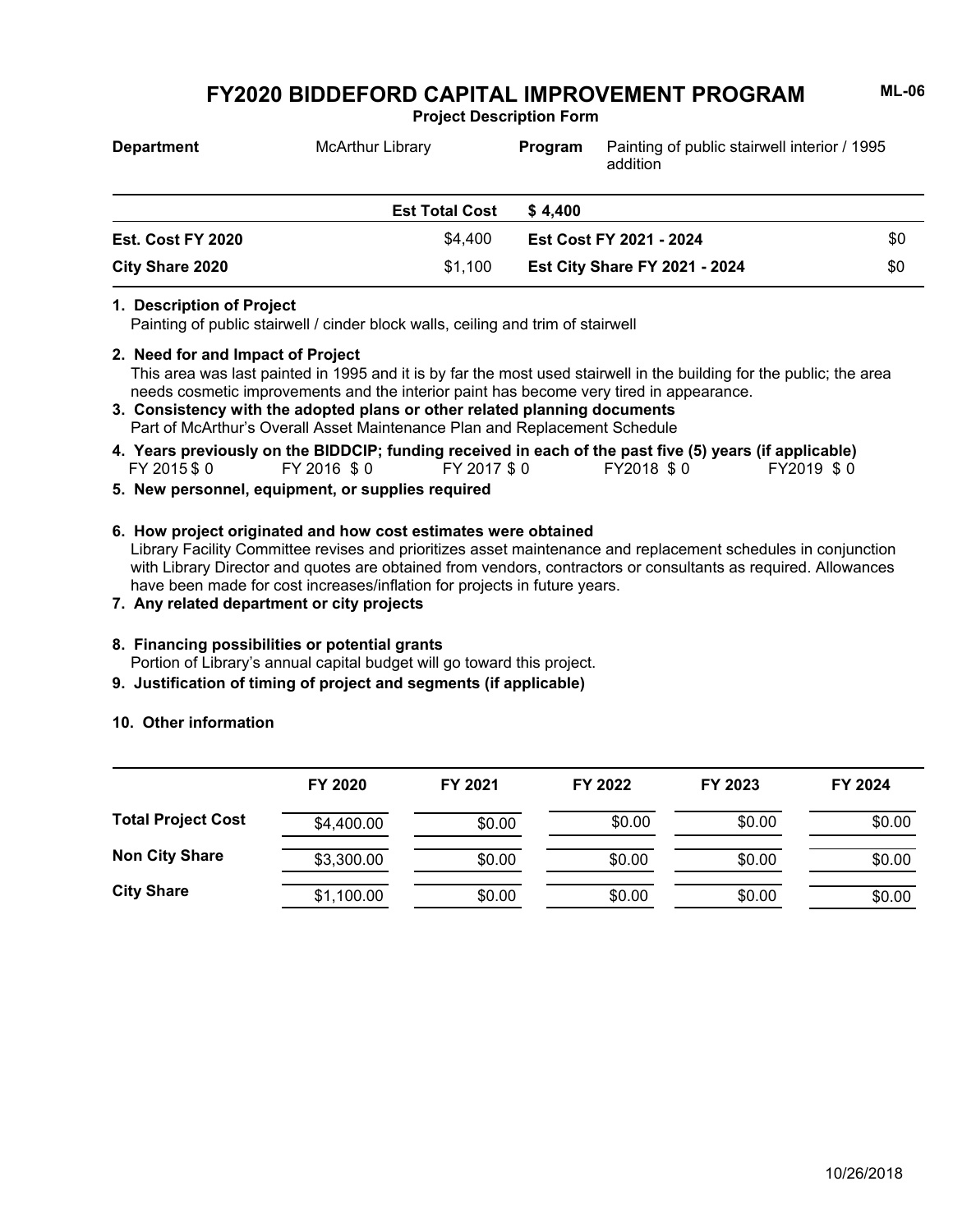**Project Description Form**

| <b>Department</b>        | <b>McArthur Library</b> | Reconstruction of attic stairwell – 2nd floor to<br><b>Program</b><br>1863 Tower area |                                      |         |
|--------------------------|-------------------------|---------------------------------------------------------------------------------------|--------------------------------------|---------|
|                          | <b>Est Total Cost</b>   | \$7.500                                                                               |                                      |         |
| <b>Est. Cost FY 2020</b> | \$0                     |                                                                                       | <b>Est Cost FY 2021 - 2024</b>       | \$7,500 |
| <b>City Share 2020</b>   | \$0                     |                                                                                       | <b>Est City Share FY 2021 - 2024</b> | \$1,900 |

# **1. Description of Project**

Reconstructing stairway that runs from Archival Storage Attic at 2nd floor choir/balcony level TO the base of the tower/steeple/belfry area.

### For purposes of fire safety, sprinkler maintenance, heat/smoke detectors, lighting and acoustic panels, the area requires safe access and the stairwell needs to be rebuilt for structural integrity. **2. Need for and Impact of Project**

Part of McArthur's Overall Asset Maintenance Plan and Replacement Schedule **3. Consistency with the adopted plans or other related planning documents**

|              |             | 4. Years previously on the BIDDCIP; funding received in each of the past five (5) years (if applicable) |            |            |
|--------------|-------------|---------------------------------------------------------------------------------------------------------|------------|------------|
| FY 2015 \$ 0 | FY 2016 \$0 | FY 2017 \$ 0                                                                                            | FY2018 \$0 | FY2019 \$0 |

### **5. New personnel, equipment, or supplies required**

- Library Facility Committee revises and prioritizes asset maintenance and replacement schedules in conjunction with Library Director and quotes are obtained from vendors, contractors or consultants as required. Allowances have been made for cost increases/inflation for projects in future years. **6. How project originated and how cost estimates were obtained**
- **7. Any related department or city projects**

### **8. Financing possibilities or potential grants**

Portion of Library's annual capital budget will go toward this project.

**9. Justification of timing of project and segments (if applicable)**

|                           | FY 2020 | FY 2021 | FY 2022 | FY 2023 | FY 2024    |
|---------------------------|---------|---------|---------|---------|------------|
| <b>Total Project Cost</b> | \$0.00  | \$0.00  | \$0.00  | \$0.00  | \$7,500.00 |
| <b>Non City Share</b>     | \$0.00  | \$0.00  | \$0.00  | \$0.00  | \$5,600.00 |
| <b>City Share</b>         | \$0.00  | \$0.00  | \$0.00  | \$0.00  | \$1,900.00 |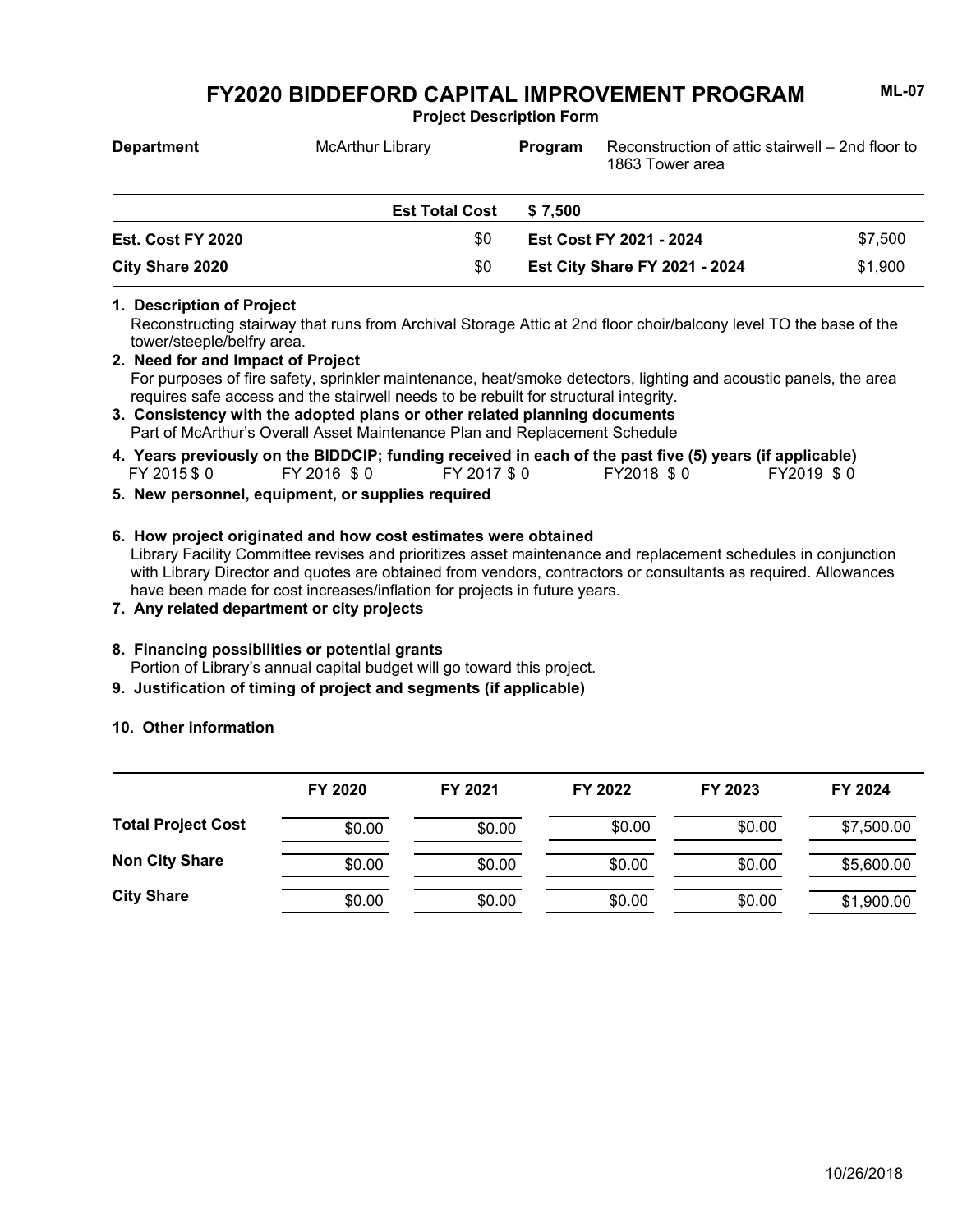**Project Description Form**

| <b>Department</b>        | <b>McArthur Library</b> | Replacement of York HVAC Rooftop Unit<br><b>Program</b><br>from $2008$ |                                      |          |
|--------------------------|-------------------------|------------------------------------------------------------------------|--------------------------------------|----------|
|                          | <b>Est Total Cost</b>   | \$30,000                                                               |                                      |          |
| <b>Est. Cost FY 2020</b> | \$0                     |                                                                        | <b>Est Cost FY 2021 - 2024</b>       | \$30,000 |
| City Share 2020          | \$0                     |                                                                        | <b>Est City Share FY 2021 - 2024</b> | \$10,000 |

#### **1. Description of Project**

This rooftop unit serves the majority of the 2nd floor (1960s addition) including the archives, adult and teen reading rooms, public access computer space, fiction/non-fiction collection, staff and public study areas. This unit is a 15-ton packaged A/C RTU and will be due for planned replacement.

- Energy efficiency through improved technology and provision of continued comfortable space for all library patrons. **2. Need for and Impact of Project**
- Part of McArthur's Overall Asset Maintenance Plan and Replacement Schedule **3. Consistency with the adopted plans or other related planning documents**
- FY 2015 \$0 FY 2016 \$0 FY 2017 \$0 FY2018 \$0 FY2019 \$0 **4. Years previously on the BIDDCIP; funding received in each of the past five (5) years (if applicable)**
- **5. New personnel, equipment, or supplies required**
- Library Facility Committee revises and prioritizes asset maintenance and replacement schedules in conjunction with Library Director and quotes are obtained from vendors, contractors or consultants as required. Allowances have been made for cost increases/inflation for projects in future years. **6. How project originated and how cost estimates were obtained**
- **7. Any related department or city projects**

# **8. Financing possibilities or potential grants**

Portion of Library's annual capital budget will go toward this project.

- This HVAC unit will be nearing end of life by the FY22 year. **9. Justification of timing of project and segments (if applicable)**
- **10. Other information**

|                           | FY 2020 | FY 2021 | FY 2022 | FY 2023     | FY 2024 |
|---------------------------|---------|---------|---------|-------------|---------|
| <b>Total Project Cost</b> | \$0.00  | \$0.00  | \$0.00  | \$30,000.00 | \$0.00  |
| <b>Non City Share</b>     | \$0.00  | \$0.00  | \$0.00  | \$20,000.00 | \$0.00  |
| <b>City Share</b>         | \$0.00  | \$0.00  | \$0.00  | \$10,000.00 | \$0.00  |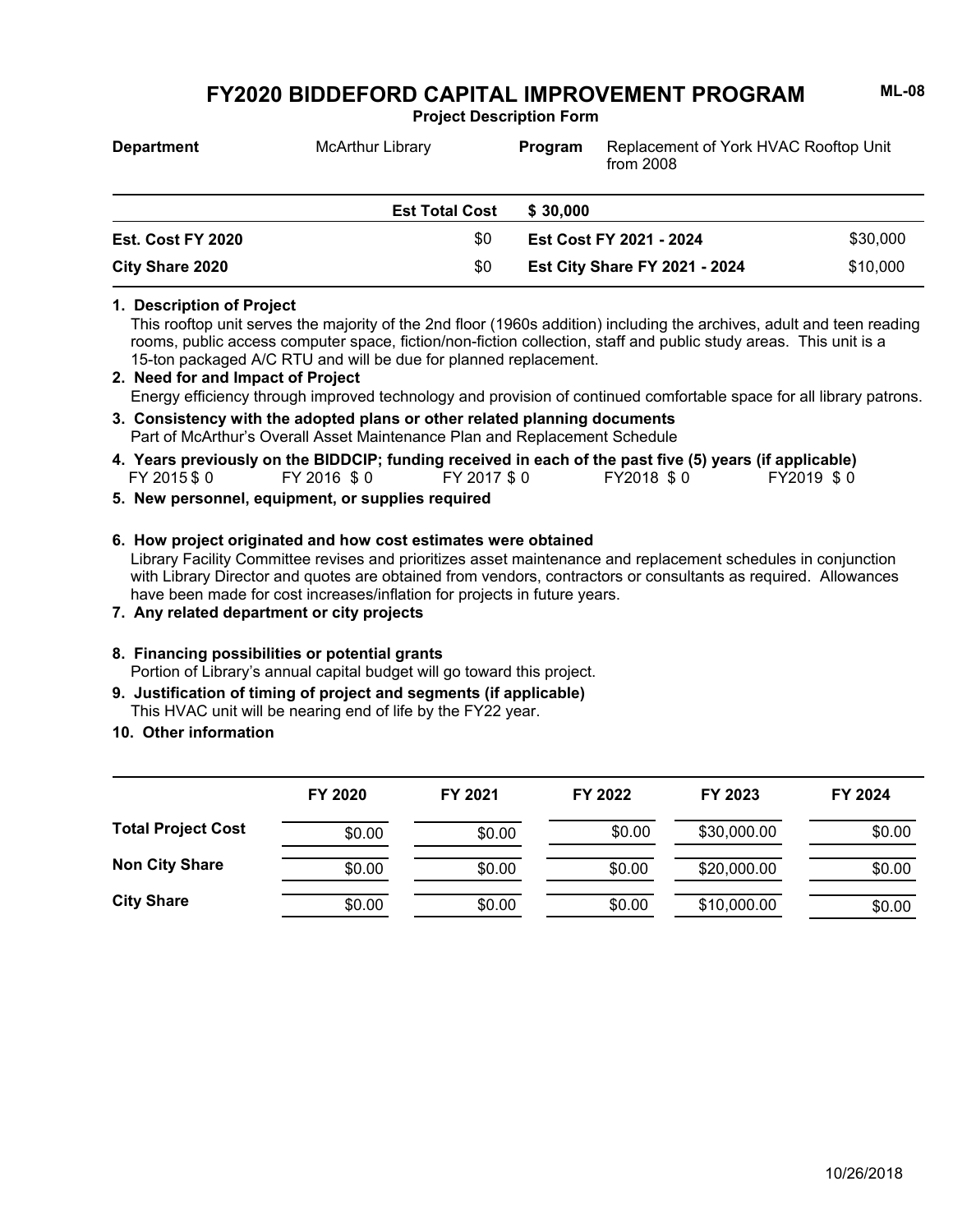**Project Description Form**

| <b>Department</b>        | <b>McArthur Library</b> | Program  | Safety/structural integrity study on 1863<br>belfry/tower and 1863 2nd floor ceiling |         |  |
|--------------------------|-------------------------|----------|--------------------------------------------------------------------------------------|---------|--|
|                          | <b>Est Total Cost</b>   | \$ 5.500 |                                                                                      |         |  |
| <b>Est. Cost FY 2020</b> | \$0                     |          | Est Cost FY 2021 - 2024                                                              | \$5,500 |  |
| City Share 2020          | \$0                     |          | <b>Est City Share FY 2021 - 2024</b>                                                 | \$1,400 |  |

#### **1. Description of Project**

Structural and stability/integrity study with a view toward making improvements for choir area, attic/archival storage space and access areas for lighting/sprinklers above 2nd floor, including tower or belfry base (the steeple area within 1863 building), and area above 2nd floor ceiling (former nave of the Church structure.) The study will also include the beams/purlins that run across the building in the interior space above the ceiling, as well as the stairway access that runs around the interior of the former steeple/belfry base.

#### **2. Need for and Impact of Project**

A professional study will yield valuable information about any repairs or construction that will need to be done in any/all of these areas. The tower area and steeple base had lightning strikes in late 19th century and due to age, these areas have a great deal of wear/tear.

# **3. Consistency with the adopted plans or other related planning documents**

- Part of McArthur's Overall Asset Maintenance Plan and Replacement Schedule
- FY 2015 \$ 0 FY 2016 \$ 0 FY 2017 \$ 0 FY2018 \$ 0 FY2019 \$ 0 **4. Years previously on the BIDDCIP; funding received in each of the past five (5) years (if applicable)**
- **5. New personnel, equipment, or supplies required**

#### **6. How project originated and how cost estimates were obtained**

Library Facility Committee revises and prioritizes asset maintenance and replacement schedules in conjunction with Library Director and quotes are obtained from vendors, contractors or consultants as required. Allowances have been made for cost increases/inflation for projects in future years.

**7. Any related department or city projects**

#### **8. Financing possibilities or potential grants**

- Portion of Library's annual capital budget will go toward this project.
- **9. Justification of timing of project and segments (if applicable)**

|                           | FY 2020 | FY 2021 | FY 2022 | FY 2023 | FY 2024    |
|---------------------------|---------|---------|---------|---------|------------|
| <b>Total Project Cost</b> | \$0.00  | \$0.00  | \$0.00  | \$0.00  | \$5,500.00 |
| <b>Non City Share</b>     | \$0.00  | \$0.00  | \$0.00  | \$0.00  | \$4,100.00 |
| <b>City Share</b>         | \$0.00  | \$0.00  | \$0.00  | \$0.00  | \$1,400.00 |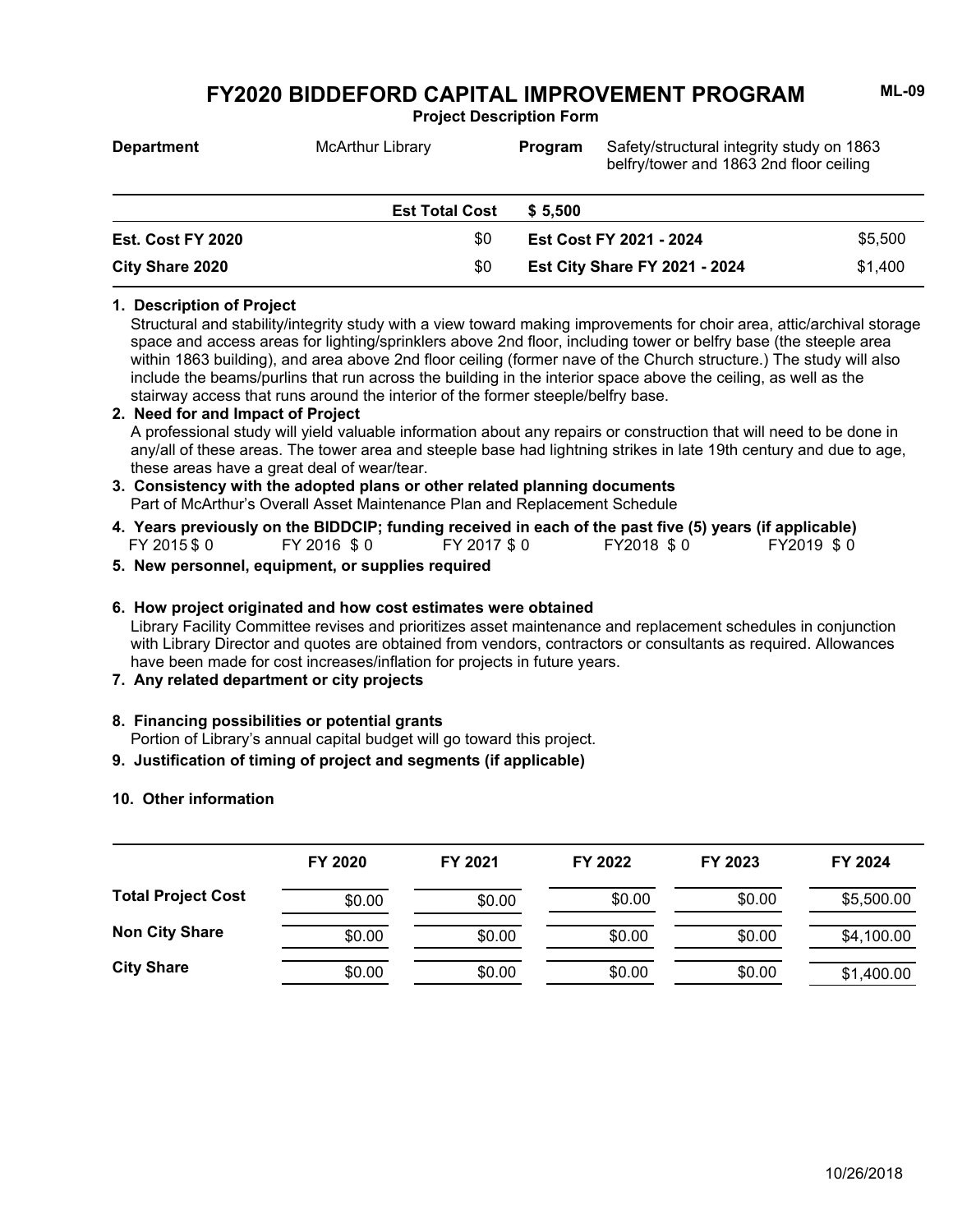**Project Description Form**

| <b>Department</b>      | <b>McArthur Library</b> | Program  | Security gate replacement / collection security |          |  |
|------------------------|-------------------------|----------|-------------------------------------------------|----------|--|
|                        | <b>Est Total Cost</b>   | \$14,800 |                                                 |          |  |
| Est. Cost FY 2020      | \$0                     |          | Est Cost FY 2021 - 2024                         | \$14,800 |  |
| <b>City Share 2020</b> | \$0                     |          | <b>Est City Share FY 2021 - 2024</b>            | \$7,770  |  |

#### **1. Description of Project**

Replacement of security gates in 1995 addition (lobby entryway/Circulation Department).

#### **2. Need for and Impact of Project**

Both of our security gates are very outdated and replacement allows much improved security of our collection investment, preservation and protection of historic materials, and loss control. Improvements in gate technology have been made and new gates will be much more secure and less obtrusive, allowing even easier passageway into and out of the building – facilitating safety and improving concerns for disabled access (although we are already in full compliance.)

#### Part of McArthur's Overall Asset Maintenance Plan and Replacement Schedule **3. Consistency with the adopted plans or other related planning documents**

- FY 2015 \$ 0 FY 2016 \$ 0 FY 2017 \$ 0 FY2018 \$ 0 FY2019 \$ 0 **4. Years previously on the BIDDCIP; funding received in each of the past five (5) years (if applicable)**
- **5. New personnel, equipment, or supplies required**

#### **6. How project originated and how cost estimates were obtained**

Library Facility Committee revises and prioritizes asset maintenance and replacement schedules in conjunction with Library Director and quotes are obtained from vendors, contractors or consultants as required. Allowances have been made for cost increases/inflation for projects in future years.

### **7. Any related department or city projects**

**8. Financing possibilities or potential grants**

Portion of Library's annual capital budget will go toward this project.

**9. Justification of timing of project and segments (if applicable)**

|                           | FY 2020 | FY 2021     | FY 2022 | FY 2023 | FY 2024 |  |
|---------------------------|---------|-------------|---------|---------|---------|--|
| <b>Total Project Cost</b> | \$0.00  | \$14,800.00 | \$0.00  | \$0.00  | \$0.00  |  |
| <b>Non City Share</b>     | \$0.00  | \$7,030.00  | \$0.00  | \$0.00  | \$0.00  |  |
| <b>City Share</b>         | \$0.00  | \$7,770.00  | \$0.00  | \$0.00  | \$0.00  |  |